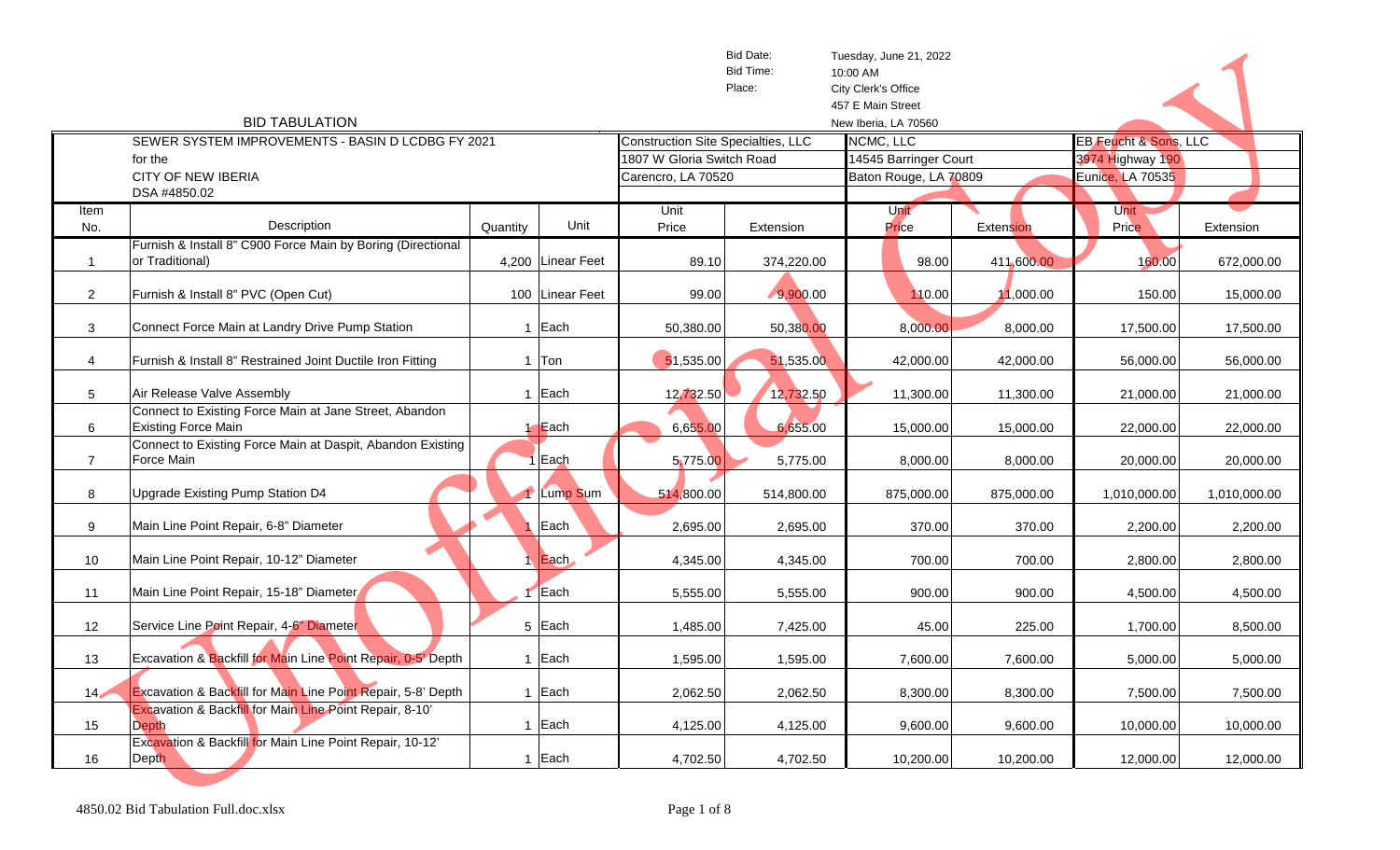|      | SEWER SYSTEM IMPROVEMENTS - BASIN D LCDBG FY 2021                    |                  |                    | <b>Construction Site Specialties, LLC</b> | NCMC, LLC             |           | EB Feucht & Sons, LLC |           |  |
|------|----------------------------------------------------------------------|------------------|--------------------|-------------------------------------------|-----------------------|-----------|-----------------------|-----------|--|
|      | for the                                                              |                  |                    | 1807 W Gloria Switch Road                 | 14545 Barringer Court |           | 3974 Highway 190      |           |  |
|      | <b>CITY OF NEW IBERIA</b>                                            |                  | Carencro, LA 70520 |                                           | Baton Rouge, LA 70809 |           | Eunice, LA 70535.     |           |  |
|      | DSA #4850.02                                                         |                  |                    |                                           |                       |           |                       |           |  |
| Item |                                                                      |                  | Unit               |                                           | Unit                  |           | <b>Unit</b>           |           |  |
| No.  | Description                                                          | Unit<br>Quantity | Price              | Extension                                 | Price                 | Extension | Price                 | Extension |  |
|      | Excavation & Backfill for Service Line Point Repair, 0-5'            |                  |                    |                                           |                       |           |                       |           |  |
| 17   | Depth                                                                | 5 Each           | 1,485.00           | 7,425.00                                  | 4,000.00              | 20,000.00 | 2,000.00              | 10,000.00 |  |
|      | Excavation & Backfill for Service Line Point Repair, 5-8'            | 1 Each           |                    |                                           |                       |           |                       |           |  |
| 18   | Depth<br>Additional Excavation & Backfill for Main Line & Service    |                  | 2,035.00           | 2,035.00                                  | 4,500.00              | 4,500.00  | 2,000.00              | 2,000.00  |  |
| 19   | Line Point Repair                                                    | 1 Each           | 935.00             | 935.00                                    | 7,800.00              | 7,800.00  | 1,000.00              | 1,000.00  |  |
|      | Remove & Replace Main Line Segment, 6-8" Diameter, 0-5'              |                  |                    |                                           |                       |           |                       |           |  |
| 20   | Depth                                                                | 200 Linear Feet  | 101.20             | 20,240.00                                 | 230.00                | 46,000.00 | 200.00                | 40,000.00 |  |
|      | Remove & Replace Main Line Segment, 6-8" Diameter, 5-8'              |                  |                    |                                           |                       |           |                       |           |  |
| 21   | Depth                                                                | 100 Linear Feet  | 105.60             | 10,560.00                                 | 240.00                | 24,000.00 | 225.00                | 22,500.00 |  |
|      | Remove & Replace Main Line Segment, 6-8" Diameter, 8-                |                  |                    |                                           |                       |           |                       |           |  |
| 22   | 10' Depth                                                            | 50 Linear Feet   | 112.20             | 5,610.00                                  | 280.00                | 14,000.00 | 250.00                | 12,500.00 |  |
|      | Remove & Replace Main Line Segment, 6-8" Diameter, 10-               |                  |                    |                                           |                       |           |                       |           |  |
| 23   | 12' Depth                                                            | 50 Linear Feet   | 119.90             | 5,995.00                                  | 300.00                | 15,000.00 | 300.00                | 15,000.00 |  |
|      | Remove & Replace Main Line Segment, 10-12" Diameter,                 |                  |                    |                                           |                       |           |                       |           |  |
| 24   | 10-12' Depth                                                         | 50 Linear Feet   | 128.70             | 6,435.00                                  | 320.00                | 16,000.00 | 385.00                | 19,250.00 |  |
|      | Remove & Replace Main Line Segment, 12-16" Diameter,                 |                  |                    |                                           |                       |           |                       |           |  |
| 25   | 10-12 Depth                                                          | 50 Linear Feet   | 162.80             | 8,140.00                                  | 320.00                | 16,000.00 | 600.00                | 30,000.00 |  |
| 26   | Remove & Replace Main Line Segment, 12-16" Diameter,<br>12-15' Depth | 50 Linear Feet   | 173.80             |                                           |                       |           |                       |           |  |
|      |                                                                      |                  |                    | 8,690.00                                  | 560.00                | 28,000.00 | 690.00                | 34,500.00 |  |
| 27   | Replace Service Line, 0-5' Depth                                     | 10 Linear Feet   | 46.20              | 462.00                                    | 230.00                | 2,300.00  | 150.00                | 1,500.00  |  |
|      |                                                                      |                  |                    |                                           |                       |           |                       |           |  |
| 28   | Replace Service Line, 5-8' Depth                                     | 10 Linear Feet   | 57.20              | 572.00                                    | 350.00                | 3,500.00  | 150.00                | 1,500.00  |  |
|      |                                                                      |                  |                    |                                           |                       |           |                       |           |  |
| 29   | Plug Service Lines                                                   | 5 Each           | 299.20             | 1,496.00                                  | 765.00                | 3,825.00  | 3,200.00              | 16,000.00 |  |
|      |                                                                      |                  |                    |                                           |                       |           |                       |           |  |
| 30   | PVC Wye & Tee Installations, 4-10" Diameter                          | 2 Each           | 4,125.00           | 8,250.00                                  | 250.00                | 500.00    | 1,600.00              | 3,200.00  |  |
|      |                                                                      |                  |                    |                                           |                       |           |                       |           |  |
| 31   | PVC Wye & Tee Installations, 12-18" Diameter                         | 1 Each           | 10,202.50          | 10,202.50                                 | 1,200.00              | 1,200.00  | 3,900.00              | 3,900.00  |  |
|      |                                                                      |                  |                    |                                           |                       |           |                       |           |  |
| 32   | <b>DIP</b> Wye & Tee Installations, 4-10" Diameter                   | $1$ Each         | 16,912.50          | 16,912.50                                 | 2,300.00              | 2,300.00  | 4,100.00              | 4,100.00  |  |
|      |                                                                      |                  |                    |                                           |                       |           |                       |           |  |
| 33   | DIP Wye & Tee Installations, 12-18" Diameter                         | 1 Each           | 29,678.00          | 29,678.00                                 | 5,600.00              | 5,600.00  | 13,500.00             | 13,500.00 |  |
| 34   | Service Riser                                                        | 1 Each           | 2,832.50           | 2,832.50                                  | 1,200.00              | 1,200.00  | 2,600.00              | 2,600.00  |  |
|      |                                                                      |                  |                    |                                           |                       |           |                       |           |  |
| 35   | Pipe Connect to Existing Manholes or Wet Wells                       | $2$ Each         | 3,932.50           | 7,865.00                                  | 900.00                | 1,800.00  | 10,000.00             | 20,000.00 |  |
|      |                                                                      |                  |                    |                                           |                       |           |                       |           |  |
|      | 4850.02 Bid Tabulation Full.doc.xlsx                                 |                  | Page 2 of 8        |                                           |                       |           |                       |           |  |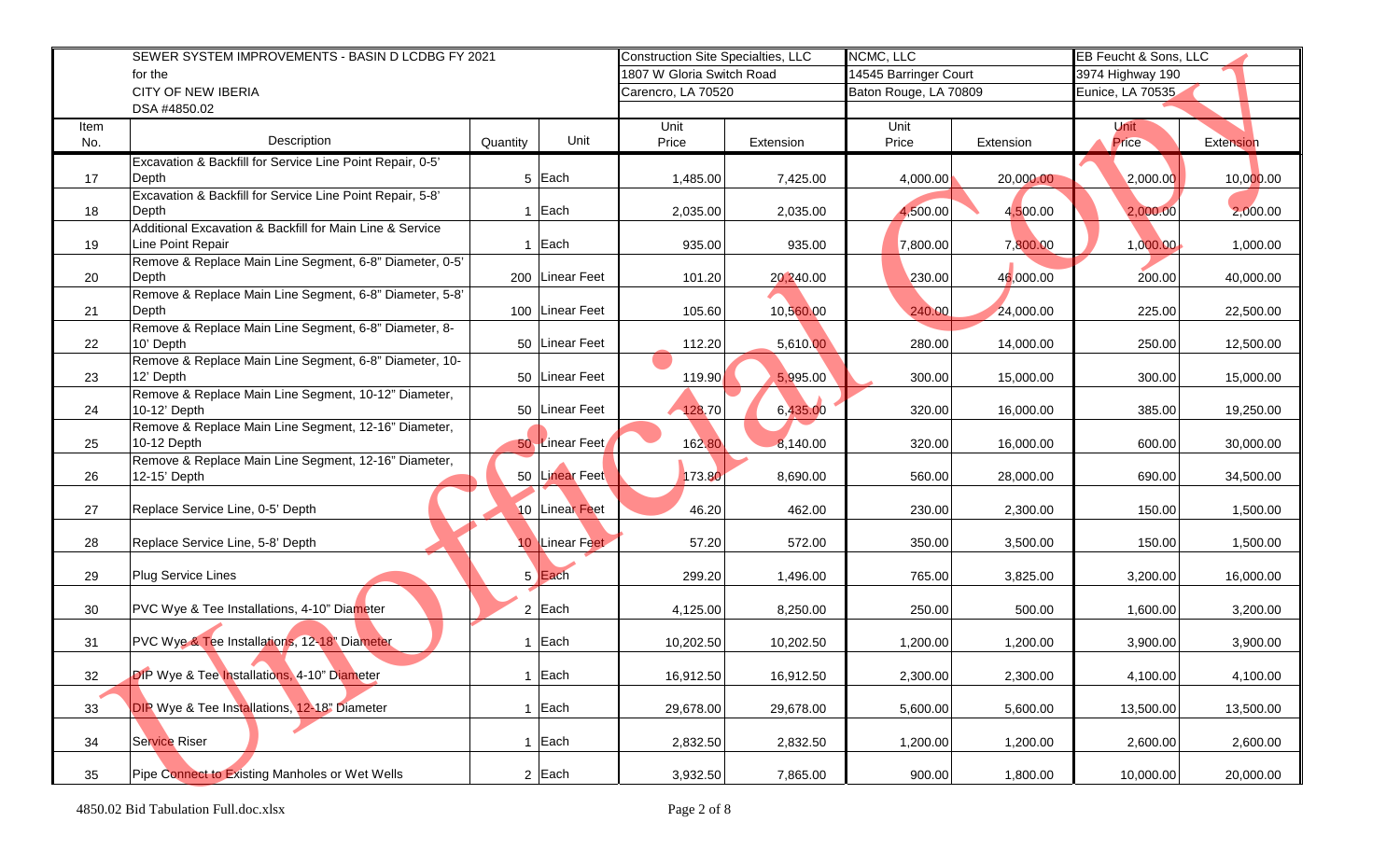|      | SEWER SYSTEM IMPROVEMENTS - BASIN D LCDBG FY 2021      | <b>Construction Site Specialties, LLC</b> |                    | NCMC, LLC             |                       | EB Feucht & Sons, LLC |                  |           |
|------|--------------------------------------------------------|-------------------------------------------|--------------------|-----------------------|-----------------------|-----------------------|------------------|-----------|
|      | for the                                                | 1807 W Gloria Switch Road                 |                    | 14545 Barringer Court |                       | 3974 Highway 190      |                  |           |
|      | <b>CITY OF NEW IBERIA</b>                              |                                           | Carencro, LA 70520 |                       | Baton Rouge, LA 70809 |                       | Eunice, LA 70535 |           |
|      | DSA #4850.02                                           |                                           |                    |                       |                       |                       |                  |           |
| Item | Description                                            | Unit                                      | Unit               | Extension             | Unit                  |                       | <b>Unit</b>      |           |
| No.  | Quantity                                               |                                           | Price              |                       | Price                 | Extension             | Price            | Extension |
| 36   | Limestone for Embedment & Foundation (Type II)         | 25 Cubic Yards                            | 82.50              | 2,062.50              | 100.00                | 2,500.00              | 285.00           | 7,125.00  |
| 37   | Concrete Embedment (Type III)                          | 5 Cubic Yards                             | 190.30             | 951.50                | 200.00                | 1,000.00              | 415.00           | 2,075.00  |
| 38   | Remove & Replace Asphalt Pavement                      | Square<br>10 Yards                        | 458.70             | 4,587.00              | 220.00                | 2,200.00              | 450.00           | 4,500.00  |
| 39   | Remove & Replace Concrete Street Pavement              | Square<br>50 Yards                        | 137.50             | 6,875.00              | 165.00                | 8,250.00              | 550.00           | 27,500.00 |
| 40   | Remove & Replace Concrete Driveway                     | Square<br>5 Yards                         | 137.50             | 687.50                | 137.00                | 685.00                | 500.00           | 2,500.00  |
| 41   | Remove & Replace Concrete Sidewalk                     | Square<br>5 Yards                         | 137.50             | 687.50                | 137.00                | 685.00                | 450.00           | 2,250.00  |
| 42   | Remove & Replace Concrete Curb & Gutter                | 5 Linear Feet                             | 236.50             | 1,182.50              | 165.00                | 825.00                | 275.00           | 1,375.00  |
| 43   | Remove & Replace Drainage Pipe                         | 5 Linear Feet                             | 74.80              | 374.00                | 365.00                | 1,825.00              | 200.00           | 1,000.00  |
| 44   | Remove & Replace Existing Fences                       | 5 Linear Feet                             | 101.20             | 506.00                | 300.00                | 1,500.00              | 100.00           | 500.00    |
| 45   | Limestone for Maintenance                              | 10 Tons                                   | 59.40              | 594.00                | 60.00                 | 600.00                | 200.00           | 2,000.00  |
| 46   | Fillcrete                                              | 10 Cubic Yards                            | 150.70             | 1,507.00              | 181.00                | 1,810.00              | 375.00           | 3,750.00  |
| 47   | <b>Special Backfill</b>                                | 10 Cubic Yards                            | 106.70             | 1,067.00              | 43.00                 | 430.00                | 375.00           | 3,750.00  |
| 48   | <b>Cement-Stabilized Soil</b>                          | 2 Cubic Yards                             | 1,052.70           | 2,105.40              | 60.00                 | 120.00                | 375.00           | 750.00    |
| 49   | Topsoil                                                | 5 Cubic Yards                             | 189.20             | 946.00                | 24.00                 | 120.00                | 250.00           | 1,250.00  |
| 50   | Set up 3" Bypass Pump (gravity sewer rehab only)       | 1 Each                                    | 1,320.00           | 1,320.00              | 1,700.00              | 1,700.00              | 3,000.00         | 3,000.00  |
| 51   | Operation of 3" bypass pump (gravity sewer rehab only) | 4 Hours                                   | 165.00             | 660.00                | 120.00                | 480.00                | 100.00           | 400.00    |
| 52   | Set up 4" Bypass Pump (gravity sewer rehab only)       | 1 Each                                    | 1,540.00           | 1,540.00              | 1,700.00              | 1,700.00              | 3,000.00         | 3,000.00  |
| 53   | Operation of 4" Bypass Pump (gravity sewer rehab only) | 4 Hours                                   | 165.00             | 660.00                | 150.00                | 600.00                | 100.00           | 400.00    |
| 54   | Set Up 6" Bypass Pump (gravity sewer rehab only)       | 1 Each                                    | 1,760.00           | 1,760.00              | 1,700.00              | 1,700.00              | 5,000.00         | 5,000.00  |
|      | 4850.02 Bid Tabulation Full.doc.xlsx                   |                                           | Page 3 of 8        |                       |                       |                       |                  |           |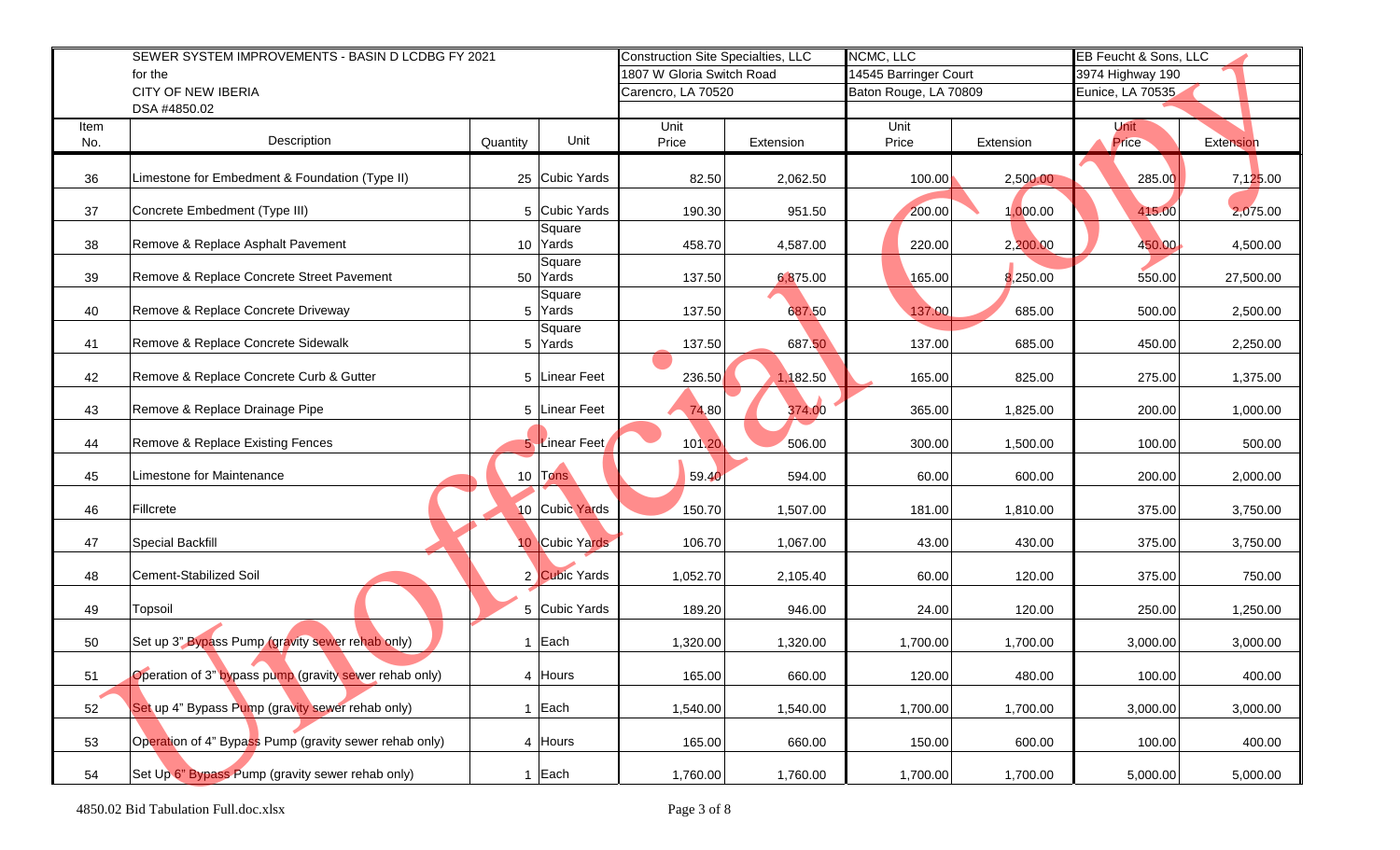|      | SEWER SYSTEM IMPROVEMENTS - BASIN D LCDBG FY 2021         |          |                 |                    | <b>Construction Site Specialties, LLC</b> | NCMC, LLC             |           | EB Feucht & Sons, LLC |           |
|------|-----------------------------------------------------------|----------|-----------------|--------------------|-------------------------------------------|-----------------------|-----------|-----------------------|-----------|
|      | for the                                                   |          |                 |                    | 1807 W Gloria Switch Road                 | 14545 Barringer Court |           | 3974 Highway 190      |           |
|      | <b>CITY OF NEW IBERIA</b><br>DSA #4850.02                 |          |                 | Carencro, LA 70520 |                                           | Baton Rouge, LA 70809 |           | Eunice, LA 70535      |           |
| Item |                                                           |          |                 | Unit               |                                           | Unit                  |           | <b>Unit</b>           |           |
| No.  | Description                                               | Quantity | Unit            | Price              | Extension                                 | Price                 | Extension | Price                 | Extension |
|      |                                                           |          |                 |                    |                                           |                       |           |                       |           |
| 55   | Operation of 6" Bypass Pump (gravity sewer rehab only)    |          | 4 Hours         | 165.00             | 660.00                                    | 600.00                | 2,400.00  | 500.00                | 2,000.00  |
|      |                                                           |          |                 |                    |                                           |                       |           |                       |           |
| 56   | Set Up for Each Wellpointing Installation                 |          | 1 Each          | 3,960.00           | 3,960.00                                  | 4,800.00              | 4,800.00  | 5,000.00              | 5,000.00  |
| 57   | Wellpointing                                              |          | 20 Linear Feet  | 231.00             | 4,620.00                                  | 360.00                | 7,200.00  | 1,000.00              | 20,000.00 |
|      |                                                           |          |                 |                    |                                           |                       |           |                       |           |
| 58   | Construct Sanitary Sewer Manhole, 0-6' Deep               |          | 1 Each          | 7,425.00           | 7,425.00                                  | 7,200.00              | 7,200.00  | 8,000.00              | 8,000.00  |
| 59   | Construction Sanitary Sewer Manhole, 6.1-10' Deep         |          | 1 Each          | 9,295.00           | 9,295.00                                  | 8,600.00              | 8,600.00  | 11,500.00             | 11,500.00 |
|      |                                                           |          |                 |                    |                                           |                       |           |                       |           |
| 60   | Construction Sanitary Sewer Manhole, 10.1-15' Deep        |          | 1 Each          | 15,015.00          | 15,015.00                                 | 9,500.00              | 9,500.00  | 16,000.00             | 16,000.00 |
|      |                                                           |          |                 |                    |                                           |                       |           |                       |           |
| 61   | Construct Manhole Drop Inlet, 8-10' Deep                  |          | 1 Each          | 2,640.00           | 2,640.00                                  | 2,600.00              | 2,600.00  | 4,000.00              | 4,000.00  |
| 62   | Remove Existing Manhole, All Depths & Diameters           |          | 1 Each          | 9,020,00           | 9,020.00                                  | 4,800.00              | 4,800.00  | 10,000.00             | 10,000.00 |
|      |                                                           |          |                 |                    |                                           |                       |           |                       |           |
| 63   | Watertight Manhole Covers (Additional Material Cost Only) |          | Exch            | 962.50             | 962.50                                    | 520.00                | 520.00    | 2,600.00              | 2,600.00  |
|      |                                                           |          |                 |                    |                                           |                       |           |                       |           |
| 64   | Rehabilitate 8" Sewer (CIPP)                              |          | 100 Linear Feet | 99.00              | 9,900.00                                  | 72.00                 | 7,200.00  | 56.00                 | 5,600.00  |
| 65   | Rehabilitate 10" Sewer (CIPP)                             |          | 50 Linear Feet  | 121.00             | 6,050.00                                  | 83.00                 | 4,150.00  | 61.00                 | 3,050.00  |
|      |                                                           |          |                 |                    |                                           |                       |           |                       |           |
| 66   | Rehabilitate 12" Sewer (CIPP)                             |          | 50 Linear Feet  | 126.50             | 6,325.00                                  | 94.00                 | 4,700.00  | 77.00                 | 3,850.00  |
| 67   | Rehabilitate 15" Sewer (CIPP)                             |          | 50 Linear Feet  | 137.50             | 6,875.00                                  | 105.00                | 5,250.00  | 93.00                 | 4,650.00  |
|      |                                                           |          |                 |                    |                                           |                       |           |                       |           |
| 68   | Additional Lining Thickness for 8" Rehabilitation (CIPP)  |          | 10 Linear Feet  | 198.00             | 1,980.00                                  | 11.00                 | 110.00    | 9.00                  | 90.00     |
|      |                                                           |          |                 |                    |                                           |                       |           |                       |           |
| 69   | Additional Lining Thickness for 10" Rehabilitation (CIPP) |          | 10 Linear Feet  | 209.00             | 2,090.00                                  | 17.00                 | 170.00    | 10.00                 | 100.00    |
| 70   | Additional Lining Thickness for 12" Rehabilitation (CIPP) |          | 10 Linear Feet  | 220.00             | 2,200.00                                  | 22.00                 | 220.00    | 11.00                 | 110.00    |
|      |                                                           |          |                 |                    |                                           |                       |           |                       |           |
| 71   | Additional Lining Thickness for 15" Rehabilitation (CIPP) |          | 10 Linear Feet  | 231.00             | 2,310.00                                  | 28.00                 | 280.00    | 14.00                 | 140.00    |
|      |                                                           |          |                 |                    |                                           |                       |           |                       |           |
| 72   | Remote Cutting of Branch Sewer or Service Connection      |          | $2$ Each        | 495.00             | 990.00                                    | 110.00                | 220.00    | 350.00                | 700.00    |
| 73   | <b>Remote Cutting of Protruding Service Taps</b>          |          | $2$ Each        | 715.00             | 1,430.00                                  | 550.00                | 1,100.00  | 740.00                | 1,480.00  |
|      |                                                           |          |                 |                    |                                           |                       |           |                       |           |
|      | 4850.02 Bid Tabulation Full.doc.xlsx                      |          |                 | Page 4 of 8        |                                           |                       |           |                       |           |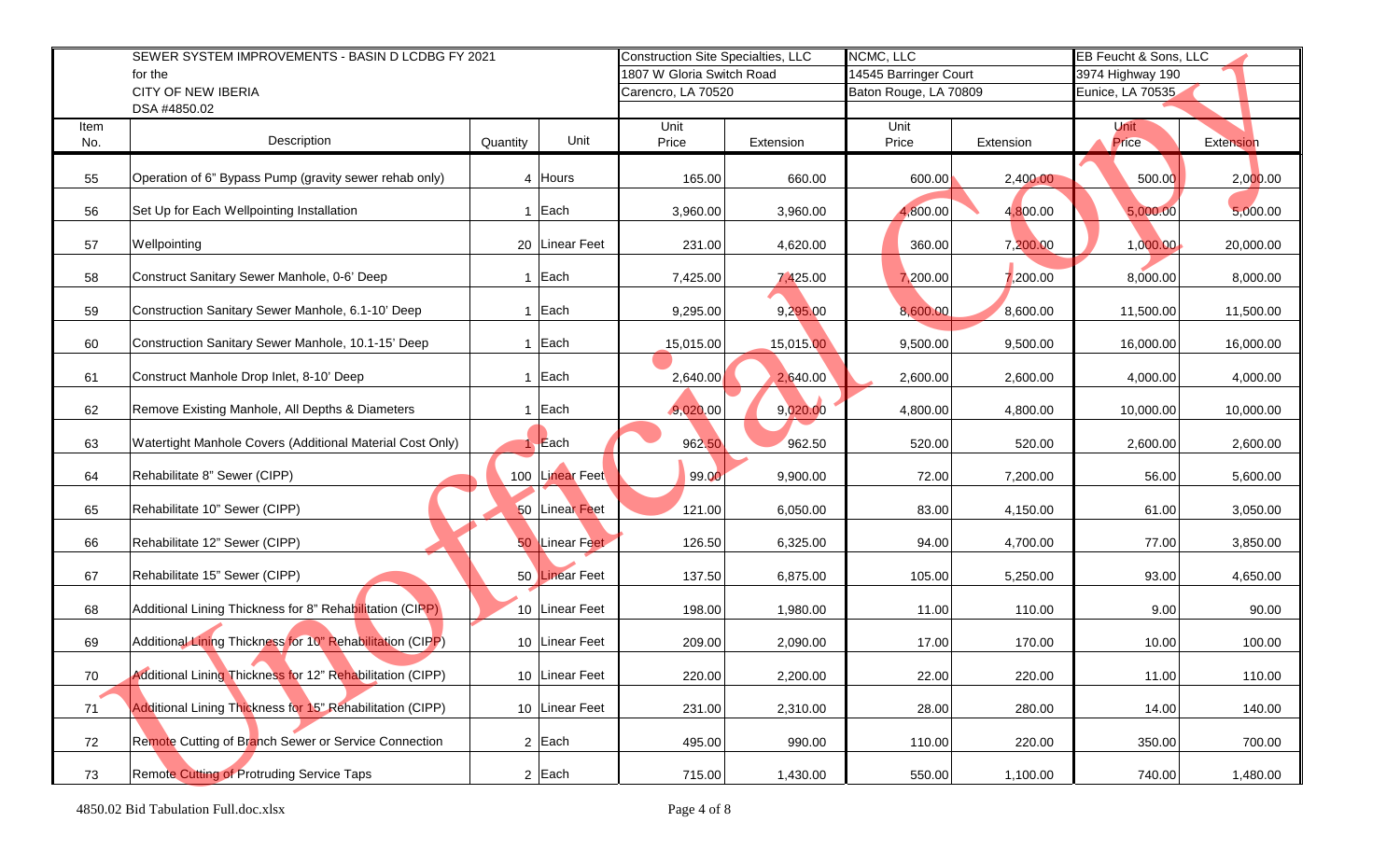|      | SEWER SYSTEM IMPROVEMENTS - BASIN D LCDBG FY 2021 | <b>Construction Site Specialties, LLC</b> |                           | NCMC, LLC |                       | EB Feucht & Sons, LLC |                  |           |
|------|---------------------------------------------------|-------------------------------------------|---------------------------|-----------|-----------------------|-----------------------|------------------|-----------|
|      | for the                                           |                                           | 1807 W Gloria Switch Road |           | 14545 Barringer Court |                       | 3974 Highway 190 |           |
|      | <b>CITY OF NEW IBERIA</b><br>DSA #4850.02         |                                           | Carencro, LA 70520        |           | Baton Rouge, LA 70809 |                       | Eunice, LA 70535 |           |
| Item |                                                   |                                           | Unit                      |           | Unit                  |                       | Unit             |           |
| No.  | Description<br>Quantity                           | Unit                                      | Price                     | Extension | Price                 | Extension             | Price            | Extension |
|      |                                                   |                                           |                           |           |                       |                       |                  |           |
| 74   | Clean Sewer Pipe, 6-10" Diameter                  | 4,500 Linear Feet                         | 4.40                      | 19,800.00 | 2.00                  | 9,000.00              | 5.00             | 22,500.00 |
| 75   | Clean Sewer Pipe, 12-18" Diameter                 | 500 Linear Feet                           | 8.80                      | 4,400.00  | 3.30                  | 1,650.00              | 6.00             | 3,000.00  |
| 76   | Root Removal in Sewer                             | 10 Linear Feet                            | 55.00                     | 550.00    | 11.00                 | 110.00                | 17.00            | 170.00    |
| 77   | Grease Removal                                    | 10 Linear Feet                            | 27.50                     | 275.00    | 11.00                 | 110.00                | 17.00            | 170.00    |
| 78   | T.V. Inspection of Sewer Lines                    | 5,000 Linear Feet                         | 7.70                      | 38,500.00 | 2.00                  | 10,000.00             | 4.50             | 22,500.00 |
| 79   | Additional Set Up for T.V. Inspection<br>1        | Each                                      | 275.00                    | 275.00    | 440.00                | 440.00                | 900.00           | 900.00    |
| 80   | Cleaning & T.V. Inspection of Service             | 1 Each                                    | 715.00                    | 715.00    | 300.00                | 300.00                | 1,500.00         | 1,500.00  |
| 81   | Temporary Signs & Barricades<br>$\mathbf{1}$      | Lump Sum                                  | 4,620.00                  | 4,620.00  | 12,000.00             | 12,000.00             | 50,000.00        | 50,000.00 |
| 82   | <b>Smoke Testing</b>                              | 25,000 Linear Feet                        | 1.10                      | 27,500.00 | 0.57                  | 14,250.00             | 2.00             | 50,000.00 |
| 83   | Dye-Water Flooding                                | 2 Each                                    | 4,400.00                  | 8,800.00  | 500.00                | 1,000.00              | 1,500.00         | 3,000.00  |
| 84   | Rehabilitate Manhole                              | Vertical<br>5 Linear Feet<br>Vertical     | 313.50                    | 1,567.50  | 385.00                | 1,925.00              | 1,000.00         | 5,000.00  |
| 85   | Rehabilitated Manhole - Hyd. Sulfide Resistant    | 5 Linear Feet                             | 6,820.00                  | 34,100.00 | 500.00                | 2,500.00              | 1,500.00         | 7,500.00  |
| 86   | <b>Manhole Exfiltration Test</b>                  | Each                                      | 1,375.00                  | 1,375.00  | 1,100.00              | 1,100.00              | 1,500.00         | 1,500.00  |
| 87   | Repair Inverts                                    | Each                                      | 1,045.00                  | 1,045.00  | 1,200.00              | 1,200.00              | 1,000.00         | 1,000.00  |
| 88   | <b>Rebuild Benches</b>                            | Each                                      | 1,375.00                  | 1,375.00  | 1,200.00              | 1,200.00              | 1,000.00         | 1,000.00  |
| 89   | Set Up for Grout Pumping                          | $1$ Each                                  | 3,850.00                  | 3,850.00  | 3,000.00              | 3,000.00              | 1,000.00         | 1,000.00  |
| 90   | <b>Grout Pumping</b>                              | 10 Cubic Yards                            | 308.00                    | 3,080.00  | 20.00                 | 200.00                | 500.00           | 5,000.00  |
| 91   | Adjust Ring & Cover to Grade                      | $1$ Each                                  | 3,410.00                  | 3,410.00  | 785.00                | 785.00                | 2,200.00         | 2,200.00  |
| 92   | <b>Replace Manhole Ring &amp; Cover</b>           | $1$ Each                                  | 1,567.50                  | 1,567.50  | 1,000.00              | 1,000.00              | 4,000.00         | 4,000.00  |
|      | 4850.02 Bid Tabulation Full.doc.xlsx              |                                           | Page 5 of 8               |           |                       |                       |                  |           |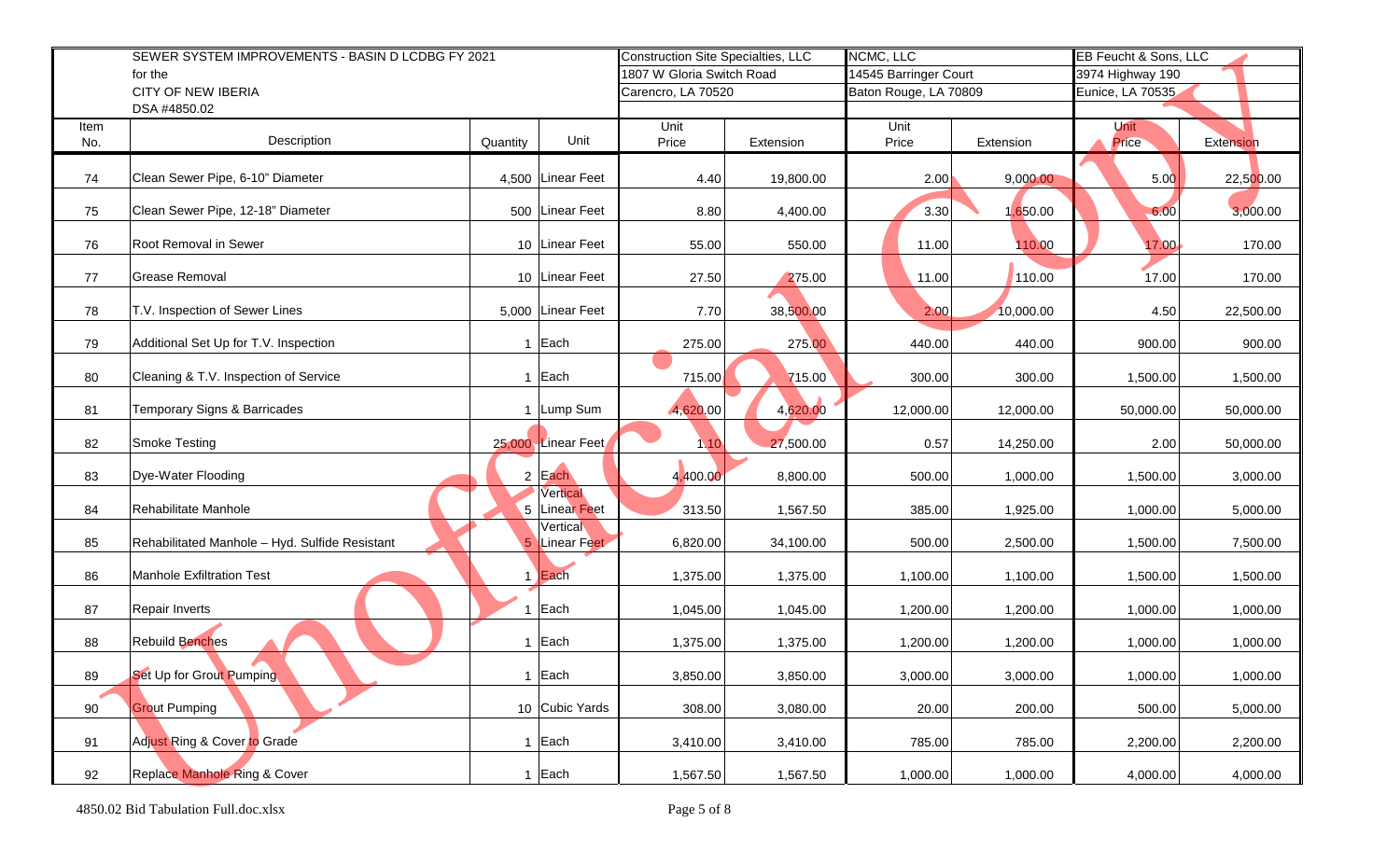| SEWER SYSTEM IMPROVEMENTS - BASIN D LCDBG FY 2021 |                                                                     |                      | <b>Construction Site Specialties, LLC</b> |           | NCMC, LLC             |           | EB Feucht & Sons, LLC |           |
|---------------------------------------------------|---------------------------------------------------------------------|----------------------|-------------------------------------------|-----------|-----------------------|-----------|-----------------------|-----------|
|                                                   | for the                                                             |                      | 1807 W Gloria Switch Road                 |           | 14545 Barringer Court |           | 3974 Highway 190      |           |
|                                                   | <b>CITY OF NEW IBERIA</b>                                           |                      | Carencro, LA 70520                        |           | Baton Rouge, LA 70809 |           | Eunice, LA 70535      |           |
|                                                   | DSA #4850.02                                                        |                      |                                           |           |                       |           |                       |           |
| Item<br>No.                                       | Description<br>Quantity                                             | Unit                 | Unit<br>Price                             | Extension | Unit<br>Price         | Extension | Unit<br>Price         | Extension |
|                                                   |                                                                     |                      |                                           |           |                       |           |                       |           |
| 93                                                | Replace or Install Cleanout                                         | 1 Each               | 302.50                                    | 302.50    | 360.00                | 360.00    | 2,200.00              | 2,200.00  |
| 94                                                | Replace or Install Cleanout Cap                                     | 1 Each               | 192.50                                    | 192.50    | 270.00                | 270.00    | 550.00                | 550.00    |
| 95                                                | <b>Conflict Box</b>                                                 | Each<br>$\mathbf{1}$ | 9,350.00                                  | 9,350.00  | 6,000.00              | 6,000.00  | 35,000.00             | 35,000.00 |
| 96                                                | Timber Hold-Downs                                                   | 1 Each               | 715.00                                    | 715.00    | 600.00                | 600.00    | 500.00                | 500.00    |
| 97                                                | <b>Formed Concrete</b>                                              | 4 Cubic Yards        | 852.50                                    | 3,410.00  | 550.00                | 2,200.00  | 790.00                | 3,160.00  |
| 98                                                | <b>Unformed Concrete</b>                                            | 5 Cubic Yards        | 962.50                                    | 4,812.50  | 550.00                | 2,750.00  | 720.00                | 3,600.00  |
| 99                                                | Additional Material Cost to Use D.I. Pipe - 6"                      | 5 Linear Feet        | 192.50                                    | 962.50    | 42.00                 | 210.00    | 165.00                | 825.00    |
| 100                                               | Additional Material Cost to Use D.I. Pipe - 8"                      | 5 Linear Feet        | 66.00                                     | 330.00    | 53.00                 | 265.00    | 185.00                | 925.00    |
| 101                                               | Additional Material Cost to Use D.I. Pipe - 10"                     | 5 Linear Feet        | 79.20                                     | 396.00    | 65.00                 | 325.00    | 200.00                | 1,000.00  |
| 102                                               | Additional Material Cost to Use D.I. Pipe - 12"                     | 5 Linear Feet        | 99.00                                     | 495.00    | 77.00                 | 385.00    | 220.00                | 1,100.00  |
| 103                                               | Additional Material Cost to Use D.I. Pipe - 15"                     | 5 Linear Feet        | 126.50                                    | 632.50    | 101.00                | 505.00    | 280.00                | 1,400.00  |
| 104                                               | <b>Board Sheeting</b>                                               | MFBM<br>2            | 25.30                                     | 50.60     | 550.00                | 1,100.00  | 2.50                  | 5.00      |
| 105                                               | Board Sheeting Left in Place (Additional Material Cost Only)        | <b>MFBM</b>          | 40.70                                     | 40.70     | 1,100.00              | 1,100.00  | 2.50                  | 2.50      |
| 106                                               | Reset & Seal Manhole Ring                                           | Each                 | 330.00                                    | 330.00    | 300.00                | 300.00    | 1,500.00              | 1,500.00  |
| 107                                               | <b>Asphalt Cold-Patching</b>                                        | 5 Tons               | 972.40                                    | 4,862.00  | 47.00                 | 235.00    | 720.00                | 3,600.00  |
| 108                                               | Seeding                                                             | 5 Pounds             | 55.00                                     | 275.00    | 12.00                 | 60.00     | 65.00                 | 325.00    |
| 109                                               | Fertilizer                                                          | 75 Pounds            | 66.00                                     | 4,950.00  | 12.00                 | 900.00    | 65.00                 | 4,875.00  |
| 110                                               | Replace or Install Main Line Cleanout                               | 1 Each               | 632.50                                    | 632.50    | 360.00                | 360.00    | 5,500.00              | 5,500.00  |
| 111                                               | Preservation & Restoration of Private Properties & Rights of<br>Way | Lump Sum             | 19,800.00                                 | 19,800.00 | 5,000.00              | 5,000.00  | 50,000.00             | 50,000.00 |
|                                                   | 4850.02 Bid Tabulation Full.doc.xlsx                                |                      | Page 6 of 8                               |           |                       |           |                       |           |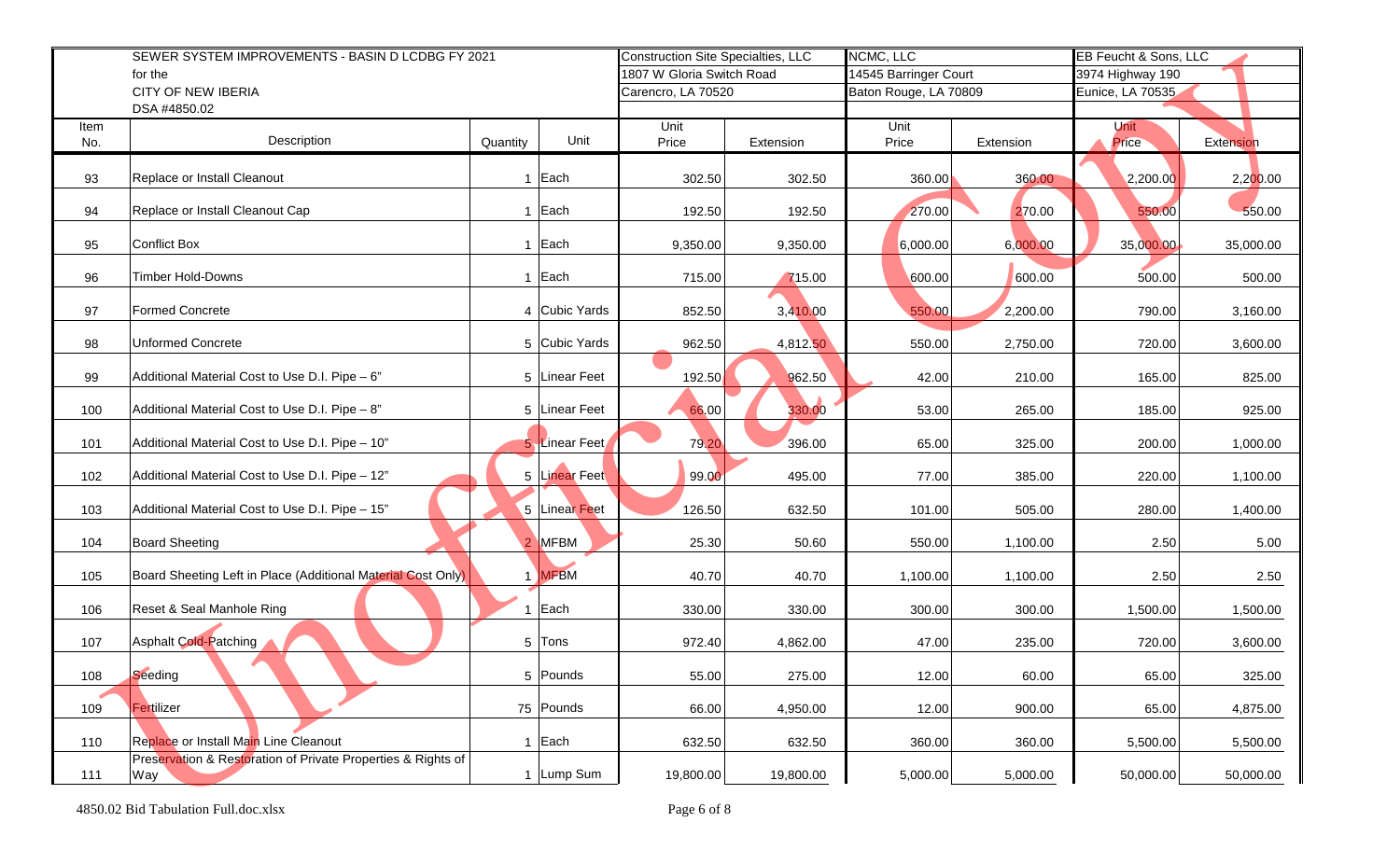|            | SEWER SYSTEM IMPROVEMENTS - BASIN D LCDBG FY 2021                  |                           |                    |                       | <b>Construction Site Specialties, LLC</b> | NCMC, LLC             |             | EB Feucht & Sons, LLC |            |  |
|------------|--------------------------------------------------------------------|---------------------------|--------------------|-----------------------|-------------------------------------------|-----------------------|-------------|-----------------------|------------|--|
|            | for the                                                            | 1807 W Gloria Switch Road |                    | 14545 Barringer Court |                                           | 3974 Highway 190      |             |                       |            |  |
|            | <b>CITY OF NEW IBERIA</b>                                          |                           |                    | Carencro, LA 70520    |                                           | Baton Rouge, LA 70809 |             | Eunice, LA 70535      |            |  |
|            | DSA #4850.02                                                       |                           |                    |                       |                                           |                       |             |                       |            |  |
| Item       | Description                                                        |                           | Unit               | Unit                  |                                           | Unit                  |             | <b>Unit</b>           |            |  |
| No.        |                                                                    | Quantity                  |                    | Price                 | Extension                                 | Price                 | Extension   | Price                 | Extension  |  |
| 112        | Temporary Signs & Barricades, Traffic Control                      |                           | 1 Lump Sum         | 9,350.00              | 9,350.00                                  | 1.00                  | 1.00        | 1.00                  | 1.00       |  |
| 113        | Project Sign                                                       |                           | 1 Each             | 4,950.00              | 4,950.00                                  | 900.00                | 900.00      | 3,000.00              | 3,000.00   |  |
| 114        | Mobilization                                                       |                           | 1 Lump Sum         | 58,548.60             | 58,548.60                                 | 158,334.00            | 158, 334.00 | 170,000.00            | 170,000.00 |  |
|            | Deductive Alternate 1                                              |                           |                    |                       |                                           |                       |             |                       |            |  |
| 12A        | Service Line Point Repair, 4-6" Diameter                           |                           | $2$ Each           | 1,485.00              | 2,970.00                                  | 45.00                 | 90.00       | 1,700.00              | 3,400.00   |  |
| <b>17A</b> | Excavation & Backfill for Service Line Point Repair, 0-5'<br>Depth |                           | $2$ Each           | 1,485.00              | 2,970.00                                  | 4,000.00              | 8,000.00    | 2,000.00              | 4,000.00   |  |
| 29A        | Plug Service Lines                                                 |                           | $2$ Each           | 299.20                | 598.40                                    | 765.00                | 1,530.00    | 3,200.00              | 6,400.00   |  |
| 36A        | Limestone for Embedment & Foundation (Type II)                     |                           | 10 Cubic Yards     | 82.50                 | 825.00                                    | 100.00                | 1,000.00    | 285.00                | 2,850.00   |  |
| 37A        | Concrete Embedment (Type III)                                      |                           | 2 Cubic Yards      | 190.30                | 380.60                                    | 200.00                | 400.00      | 415.00                | 830.00     |  |
| 39A        | Remove & Replace Concrete Street Pavement                          |                           | Square<br>20 Yards | 137.50                | 2,750.00                                  | 165.00                | 3,300.00    | 550.00                | 11,000.00  |  |
| 68A        | Additional Lining Thickness for 8" Rehabilitation (CIPP)           |                           | 10 Linear Feet     | 198.00                | 1,980.00                                  | 11.00                 | 110.00      | 9.00                  | 90.00      |  |
| 69A        | Additional Lining Thickness for 10" Rehabilitation (CIPP)          |                           | 10 Linear Feet     | 209.00                | 2,090.00                                  | 17.00                 | 170.00      | 10.00                 | 100.00     |  |
| 70A        | Additional Lining Thickness for 12" Rehabilitation (CIPP)          |                           | 10 Linear Feet     | 220.00                | 2,200.00                                  | 22.00                 | 220.00      | 11.00                 | 110.00     |  |
| 71A        | Additional Lining Thickness for 15" Rehabilitation (CIPP)          |                           | 10 Linear Feet     | 231.00                | 2,310.00                                  | 28.00                 | 280.00      | 14.00                 | 140.00     |  |
| 74A        | Clean Sewer Pipe, 6-10" Diameter                                   |                           | 2,000 Linear Feet  | 4.40                  | 8,800.00                                  | 2.00                  | 4,000.00    | 5.00                  | 10,000.00  |  |
| 75A        | Clean Sewer Pipe, 12-18" Diameter                                  |                           | 250 Linear Feet    | 8.80                  | 2,200.00                                  | 3.30                  | 825.00      | 6.00                  | 1,500.00   |  |
| 78A        | T.V. Inspection of Sewer Lines                                     |                           | 2,250 Linear Feet  | 7.70                  | 17,325.00                                 | 2.00                  | 4,500.00    | 4.50                  | 10,125.00  |  |
| 82A        | <b>Smoke Testing</b>                                               |                           | 10,000 Linear Feet | 1.10                  | 11,000.00                                 | 0.57                  | 5,700.00    | 2.00                  | 20,000.00  |  |
| 90A        | <b>Grout Pumping</b>                                               |                           | 10 Cubic Yards     | 308.00                | 3,080.00                                  | 20.00                 | 200.00      | 500.00                | 5,000.00   |  |
|            | 4850.02 Bid Tabulation Full.doc.xlsx                               |                           |                    | Page 7 of 8           |                                           |                       |             |                       |            |  |